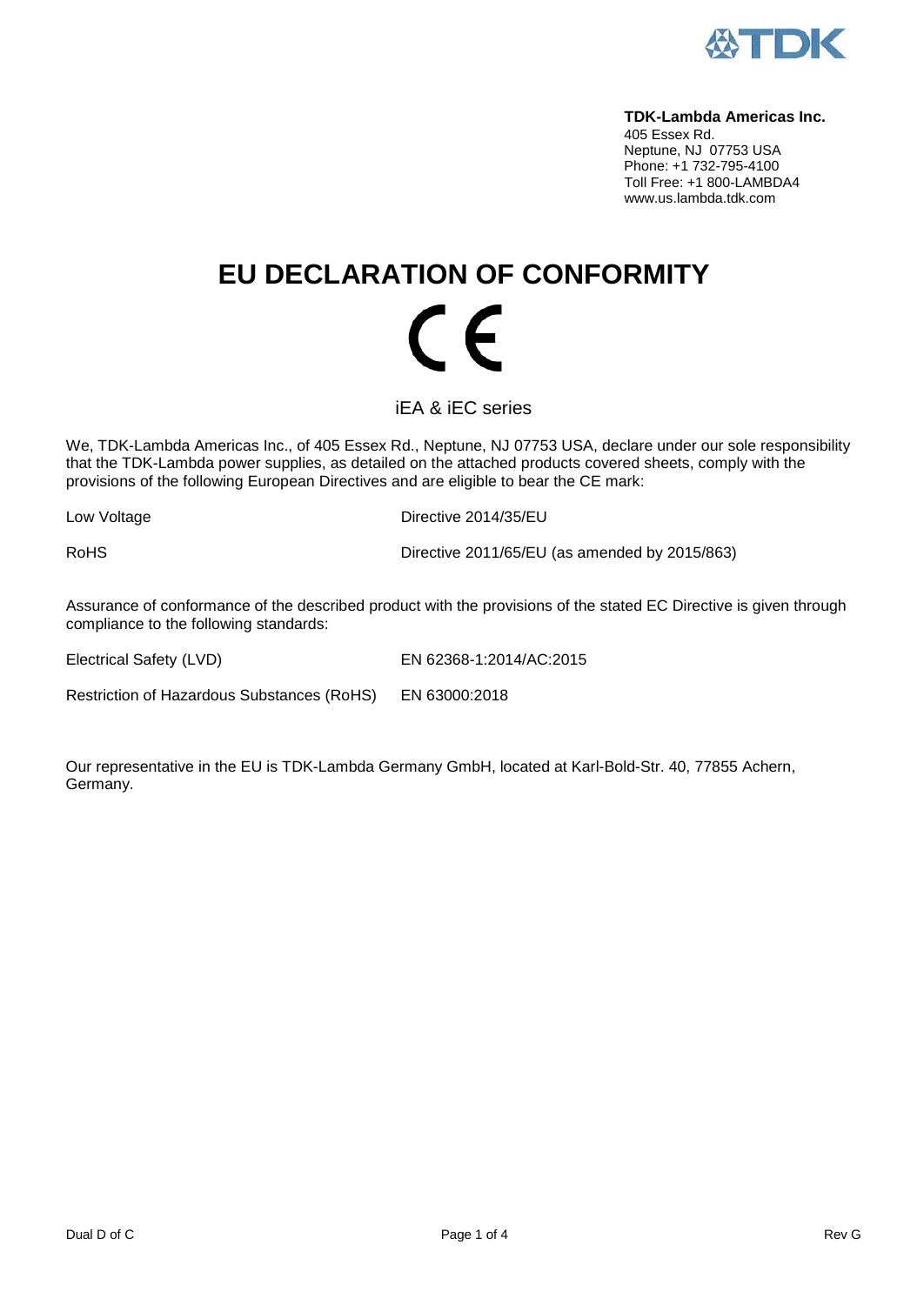

#### **TDK-Lambda Americas Inc.**

405 Essex Rd. Neptune, NJ 07753 USA Phone: +1 732-795-4100 Toll Free: +1 800-LAMBDA4 www.us.lambda.tdk.com

## **UK DECLARATION OF CONFORMITY**

# UK<br>CA

iEA & iEC series

We, TDK-Lambda Americas Inc., of 405 Essex Rd., Neptune, NJ 07753 USA, declare under our sole responsibility that the TDK-Lambda power supplies, as detailed on the attached products covered sheets, comply with the provisions of the following European Directives and are eligible to bear the UKCA mark:

Electrical Equipment (Safety) Regulations 2016

Restriction of the Use of Certain Hazardous Substances in Electrical & Electronic Equipment Regulations 2012

Assurance of conformance of the described product with the provisions of the stated UK Regulation is given through compliance to the following standards:

Electrical Safety EN 62368-1:2014/AC:2015

Restriction of Hazardous Substances (RoHS) EN 63000:2018

Our representative in the UK is TDK-Lambda UK Ltd, located at Kingsley Avenue, Ilfracombe, Devon, EX34 8ES, UK.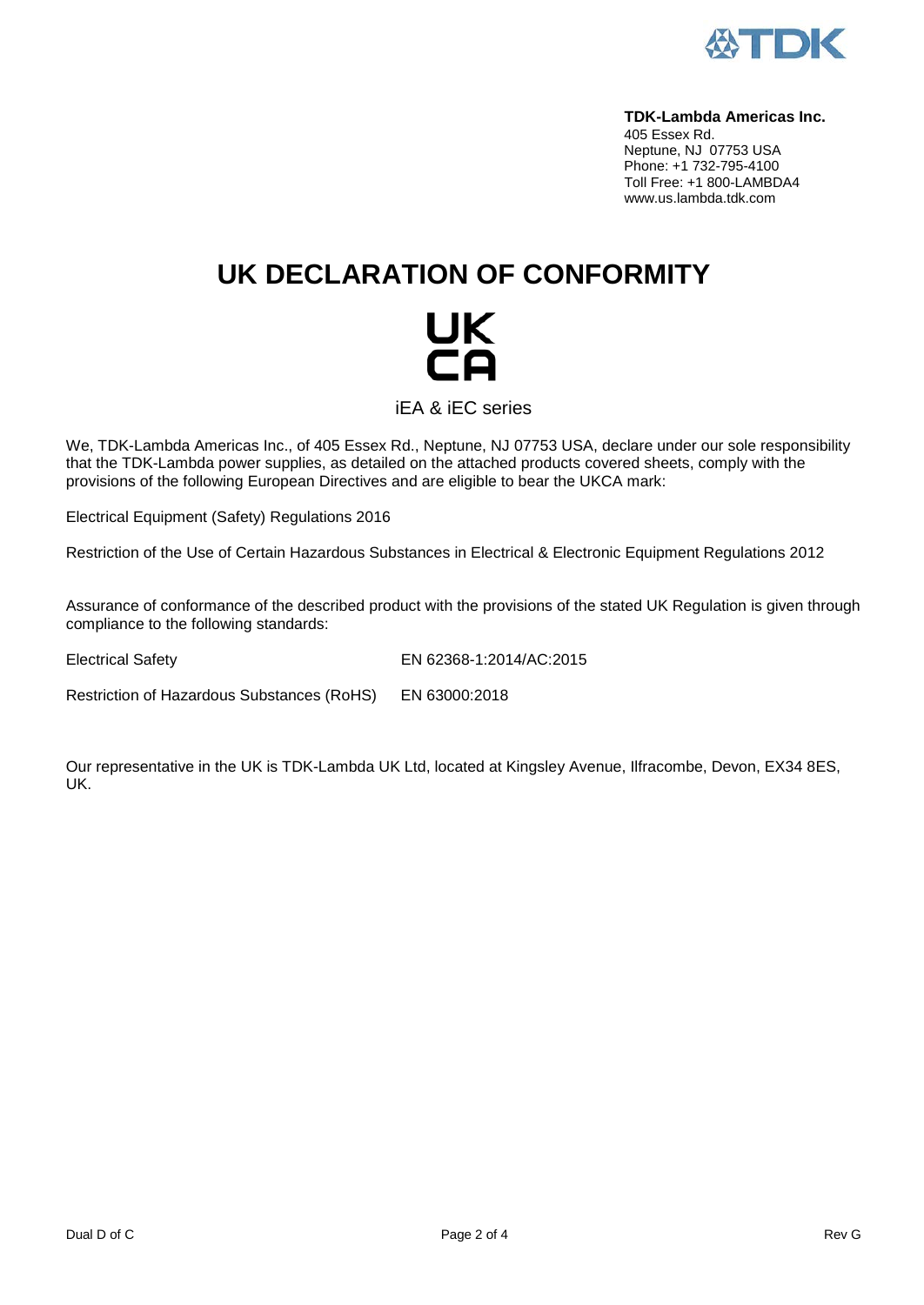

### **iEA & iEC series – Products Covered**

iEA480xxAyyyV-zzz-R, iEA4W0xxAyyyV-zzz-R, iEC480xxAyyyV-zzz-R, iEC4W0xxAyyyV-zzz-R,

Where:  $xxx = 03$  through 25  $yyy = 012$  through 280 zzz = any combination of numbers or alphanumeric characters. -R to denote RoHS compliance